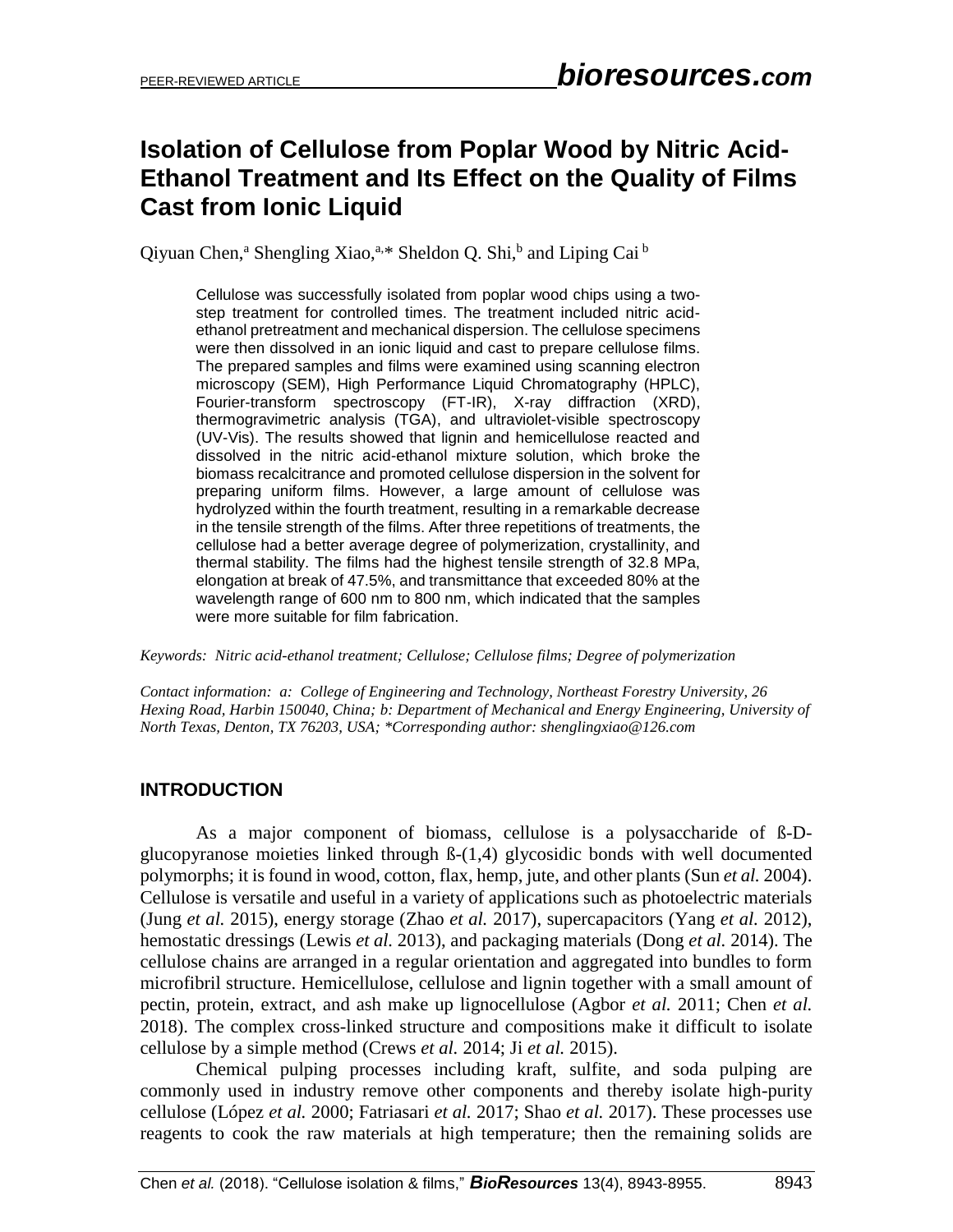bleached to obtain cellulose with superior whiteness and purity (Nicholson *et al.* 2017). The procedures are complex, and waste liquors from the cooking and bleaching processes may cause environmental concerns (Yang *et al.* 2016). To avoid that, many new, simple, and green methods for extracting cellulose have been developed, and nitric acid treatment was one of them. In this paper, the nitric acid-ethanol mixture was used for cellulose isolation. The  $NO<sub>2</sub><sup>+</sup>$  of nitric acid act as an electrophile of electrophilic substitution reaction nitrifies the ortho and para positions of the phenolic hydroxyl groups and replaces methoxy groups to nitro groups, which nitrifies and oxidizes lignin (Brendel *et al.* 2000). Furthermore, the hemicellulose is hydrolyzed and oxidized by nitric acid (Liu *et al.* 2014). Thus, two major components of fibers are simultaneously removed to purify cellulose. The ethanol added in the reaction enhances the solubility of the nitrified and oxidized lignin and reduces the hydrolysis and oxidation of cellulose (Fan *et al.* 2013; Zhou *et al.* 2016). The LiCl/DMAc ionic liquid solution used for film fabrication is recyclable and can be reused for the economic consideration and environmental concerned.

This study focused on the isolation of cellulose by nitric acid-ethanol treatment and its effect on the quality of prepared films. The cellulose extraction efficacy was evaluated by the morphology, chemical composition, chemical structure, crystal structure, crystallinity, and thermal stability of cellulose samples. The mechanical properties and transmission performance of the fabricated films were investigated, providing further research with theoretical supports.

# **EXPERIMENTAL**

# **Materials**

Ten years of fast-growing poplar (*Populus cathayana* Rehd.) sapwood harvesting residues were obtained from the Baihe Forestry Bureau of Jilin (Baihe, China). The wood was cut into small chips of approximately 3 cm to 3.5 cm  $\times$  0.5 cm to 0.7 cm  $\times$  0.2 cm to 0.3 cm pieces as lignocellulosic feedstock. Ethanol (aq, 95 vol%), nitric acid (aq, 65 wt%), anhydrous lithium chloride (LiCl), dimethylacetamide (DMAc, with a moisture content of less than 0.1%), and other analytical reagents used in the experiment were all analytical grades. All reagents were purchased from Tianjin Fuyu Fine Chemicals Co., Ltd. (Tianjin, China). LiCl and DMAc were stored in a desiccator. LiCl was heated at  $105^{\circ}$ C for 10 min to drive off the residual moisture before used.

#### **Isolation of Cellulose**

Initially, nitric acid was added to ethanol at a volume ratio of  $1:4$  ( $v/v$ ) and stirred to prepare a uniform solution. In a ground-glass fitted Erlenmeyer flask, wood chips were soaked in the solution with a solid and liquid ratio of 1:25 (w/v), and then refluxed in boiling water bath for 1 h. The mixture was poured into a fiber disintegrator (ZT16-00, Xingping Zhongtong Test Equipment Co. Ltd., Xingping, China) to be dissociated at 5000 r/min for 2 min and then stored until the residues precipitated. The insoluble residues were filtered and washed using hot water until they reached neutral pH. The sample was dried at 105 °C to a constant mass. After the first treatment, the obtained residue was named once treated nitric acid-ethanol cellulose (NEC1) for convenience.

The above experimental procedure was repeated using NEC1 instead of the wood chips, namely the sample was treated twice, and then repeat the experimental procedure. The cellulose obtained after twice, three times, and four times of treatments were labeled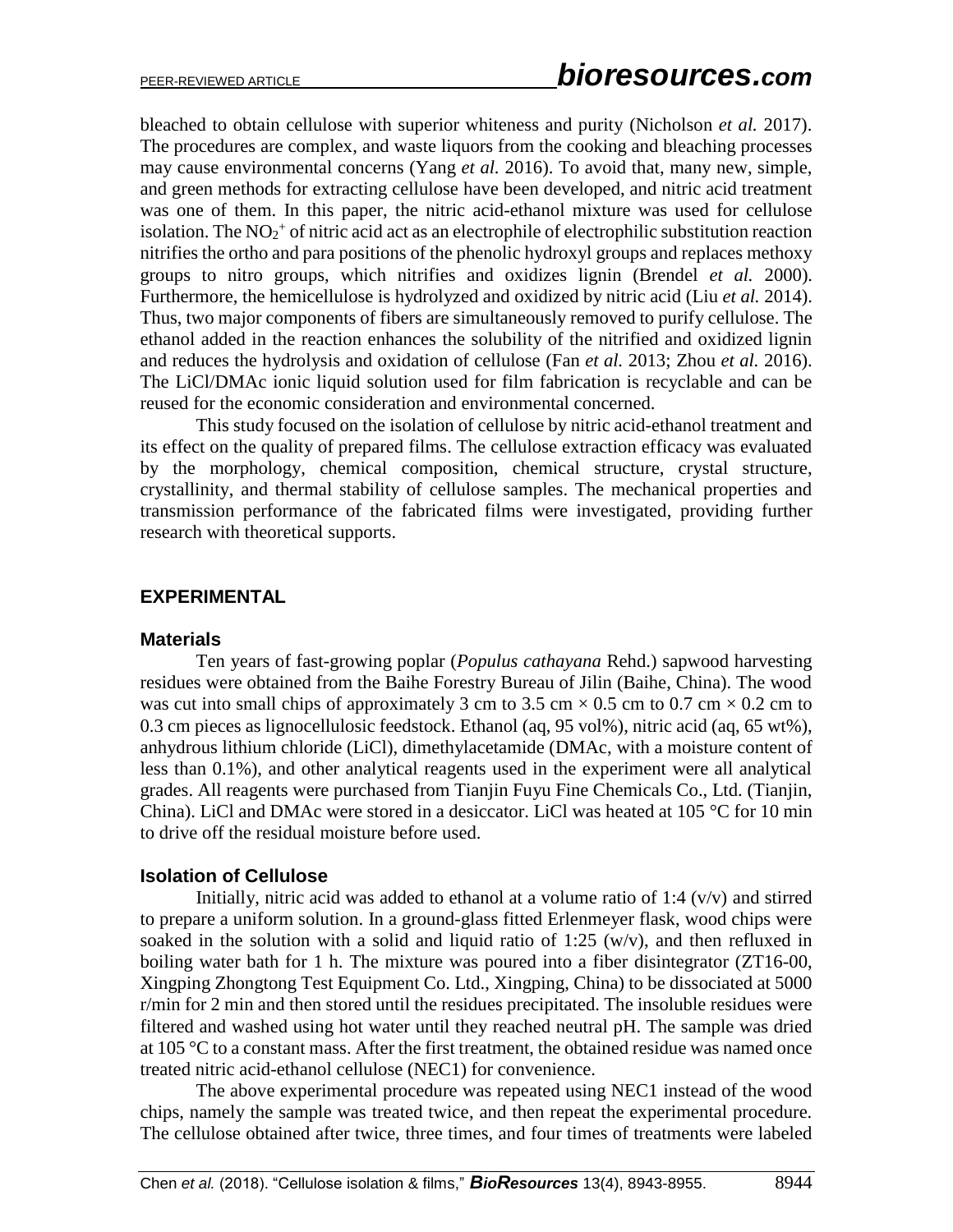as NEC2, NEC3, and NEC4, respectively.

# **Preparation of Cellulose Films**

LiCl was added to a DMAc reagent at a weight ratio of 4:45 (w/w) to prepare the ionic liquid LiCl/DMAc. NEC1 toNEC4 were dissolved in the LiCl/DMAc with a weight ratio of 1:49 (w/w), and then heated and stirred in an oil bath at 105 °C for 2 h. The solution was cooled to room temperature and remained for 12 h to eliminate bubbles.

The transparent cellulose solution was uniformly cast onto glass plates to presolidify in air. The solidified gels were immersed in the distilled water bath at 20 °C for 0.5 h to remove the residual solvent. The wet cellulose hydrogel samples were dried at room temperature to obtain uniform films. The average thickness of the films was 85 to 115 μm. The films were immersed in a 10% glycerin aqueous solution, dried at room temperature, and stored for further use.

# **Characterization**

### *Cellulose morphology*

The micromorphology of cellulose was observed by scanning electron microscopy (SEM; Quanta200, FEI, Golden, CO, USA) at low acceleration voltages of 12.5 kV. The cellulose was coated with gold by a vacuum sputter coater before observation.

# *Cellulose chemical composition*

The degree of polymerization (ISO 5351 2010), extracts (TAPPI T 204 cm-17 2017), acid-insoluble lignin and acid-soluble lignin (TAPPI T 222 om-15 2015), holocellulose (GB/T 2677.10 1995), *α*-cellulose (TAPPI T 203 cm-09 2009), and pentosans (TAPPI T 223 cm-10 2010) of wood chips and cellulose samples were determined. The yield of cellulose was estimated as

$$
y(\%)=\frac{w_1}{w} \times 100
$$
 (1)

where  $w_1$  is the dry weight of the obtained cellulose and  $w$  is the dry weight of the wood material.

The lignin, hemicellulose and cellulose content were determined by the method (NREL LAP-002 1996) as a comparison. The content of glucan, xylan, and arabinan was determined by a HPLC system (1260 Infinity II, Agilent, Santa Clara, CA, USA) with an Evaporative Light-scattering Detector (ELSD) employing an Agilent ZORBAX NH<sup>2</sup> column for the calculation of cellulose and hemicellulose content. Acetonitrile-water mixture of 75:25 (V/V) was used as an eluent. The column was maintained at 40  $^{\circ}$ C. Samples were processed at an eluent flow rate of 0.6 mL/min.

# *Cellulose chemical structure*

Fourier transform infrared (FT-IR) spectra were collected on a Frontier instrument (Perkin Elmer, Foster, CA, USA) in the range of  $700 \text{ cm}^{-1}$  to  $4,000 \text{ cm}^{-1}$  with a resolution of 4  $cm^{-1}$ .

# *Cellulose crystal structure and crystallinity*

An X-ray diffractometer (XRD; D/max 2200, Rigaku, Tokyo, Japan) with Nifiltered Cu K*α* radiation was utilized at an operating voltage of 40 kV and current of 35 mA to analyze the crystal structure of samples. The diffraction intensities were collected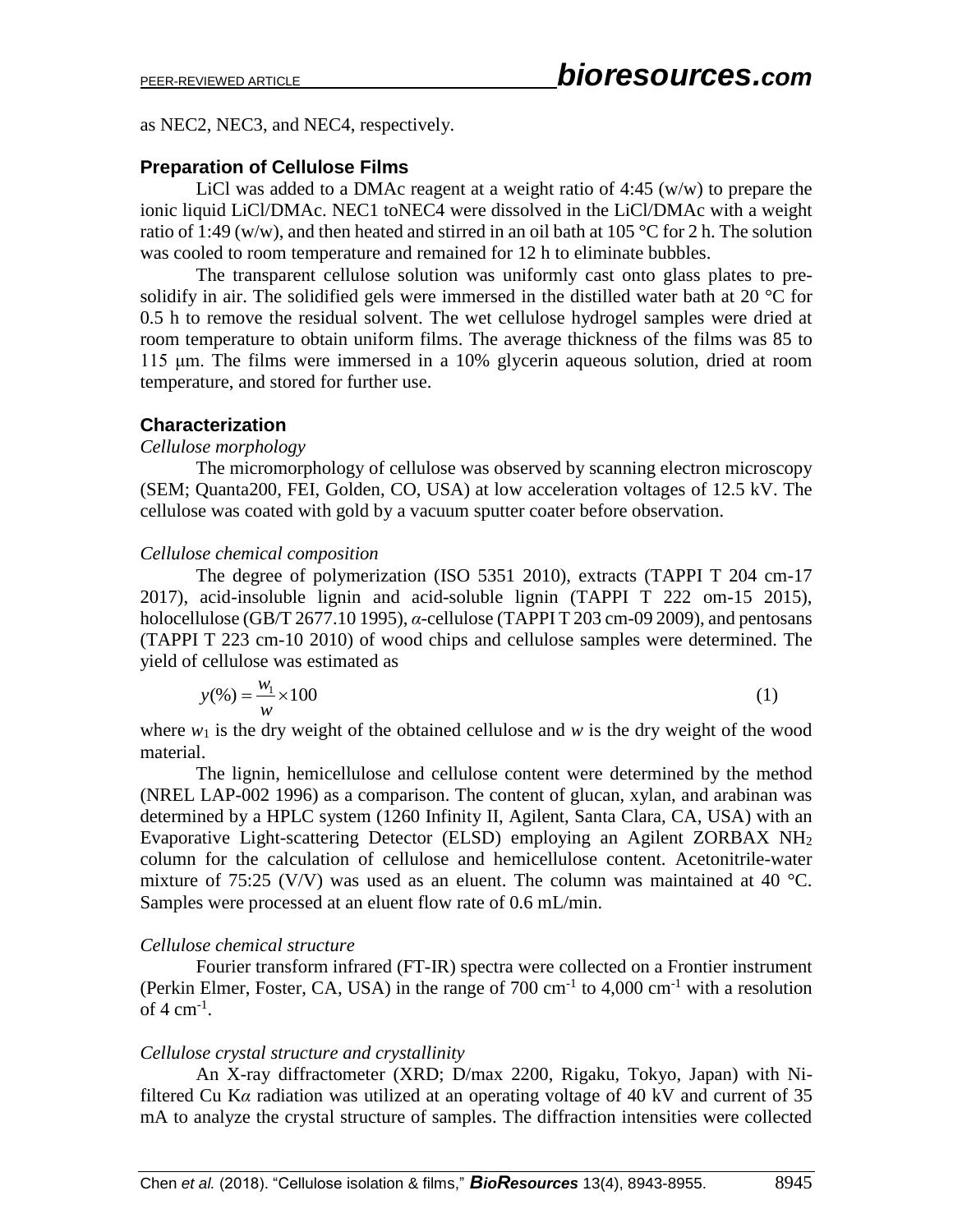between  $2\theta = 5^{\circ}$  to  $40^{\circ}$  at a scanning rate of  $4^{\circ}/\text{min}$ . The relative crystallinity index (CrI) was estimated using the Segal's method as shown in Eq. 2,

$$
Crl(\%)=\frac{I_{200}-I_{am}}{I_{200}}\times100\tag{2}
$$

where  $I_{200}$  is the maximum peak intensity of (002) lattice diffraction at approximately  $2\theta =$ 22.6º, which represents the region of both crystalline and amorphous of cellulose, while  $I_{\text{am}}$  at approximately  $2\theta = 18^{\circ}$  represented only the amorphous region.

#### *Cellulose thermal stability*

The thermal stability of the samples was measured by thermogravimetric analysis (TGA) using a TG analyzer (Pyris 1, Perkin Elmer, Shelton, CT, USA) at a heating rate of 10 °C /min from 50 °C to 750 °C under nitrogen atmosphere.

#### *Film mechanical properties*

According to the ISO 1924-2 (2008) standard, mechanical property tests were conducted at room temperature using a universal testing machine (IMT-202F, International Material Tester Co. Ltd, Dongguan, China). The cross-head speed was 5 mm/min. The dimensions of the test films were 50 mm  $\times$  10 mm  $\times$  0.1 mm to 0.2 mm.

#### *Film light transmittance*

The light transmittance spectra of cellulose films were observed through an ultraviolet spectrophotometer (Cary 100, Agilent Technologies Inc., Walnut Creek, CA, USA) with a scanning wavelength range of 200 nm to 800 nm.

#### **RESULTS AND DISCUSSION**

#### **Analysis of Cellulose Morphology and Chemical Composition**

The color of poplar sapwood chips was light, as shown in Fig. 1a. When treated with nitric acid, a series of color reactions occurred in the conifer aldehyde structure of lignin, turning the color of the samples to yellow (Liu *et al.* 2015).



**Fig. 1.** Macroscopic and microcosmic morphology of wood chips and cellulose samples: (a) Macroscopic morphology of wood chips and cellulose samples; (b) SEM micrographs of NEC3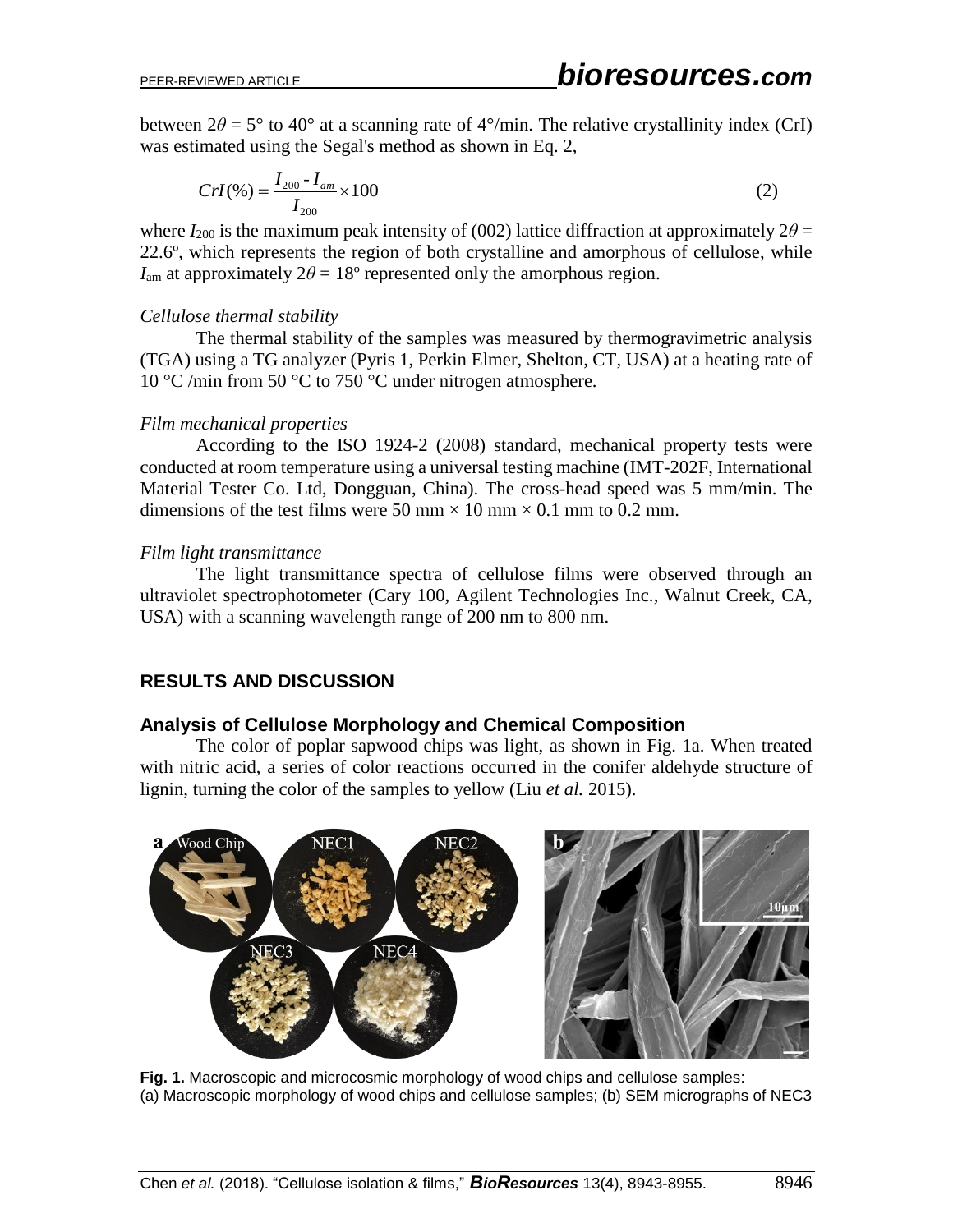During the first treatment, the contact area between the surface of the wood chips and the solution was small. Only the outer fiber reacted with the nitric acid. Thus, some inner wood chips did not dissociate. However, among the second treatment of samples, all the pieces in NEC2 completely dissociated. The color of NEC1 to NEC4 gradually became lighter and eventually turned to white, the color of cellulose, which suggested that a large amount of lignin was oxidized and nitrated by nitric acid.

The SEM image of NEC3 (Fig. 1b) shows that, after the treatment, the dispersion effect of cellulose was better, the fiber shape became flat due to the acid erosion, and the mechanical dispersion treatment also lead to some bent fibers (Zhang *et al.* 2007; Chandra C. S. *et al.* 2016).

Dilute acid hydrolysis and polyphase hydrolysis results in the degradation of cellulose in the nitric acid-ethanol mixture (Rodrı́guez-Chong *et al.* 2004). During the first treatment, the nitrate ion initially hydrolyzes the glycosidic bond in the amorphous region, and most amorphous regions are involved in reaction. Thus, the degree of polymerization (DP) of cellulose was reduced to approximately 870, as shown in Fig. 2. The experiment was repeated five times to ensure less uncertainty regarding the mean values. Additionally, a large number of lignin and hemicellulose molecules were dissolved, resulting in a dramatic weight loss of the sample, and the yield of cellulose dropped to 63.38%. Notably, the DP of the cellulose from treated wood chips was higher than that from treated wood flour (approximately 500) under the same conditions.

During the subsequent treatments, the acid hydrolysis reaction mainly occurred on the surface of the microcrystalline region. The reaction gradually slowed down, the rate of decline in the yield of cellulose also slowed down, and the DP of the cellulose was maintained in a small range to reach a level-off degree of polymerization (LODP) (Kontturi *et al.* 2016). The DP of NEC4 was greatly reduced, revealing that a large amount of cellulose was hydrolyzed.



**Fig. 2.** Yield of cellulose and average degree of polymerization of wood chips and cellulose samples

The content of components determined by standards and NREL procedure is summarized in Table 1. The content of extracts was reduced after treatments because the ethanol and water dissolved a certain amount of the organics and carbohydrates.

The first treatment of the samples removed approximately 60% of the acid-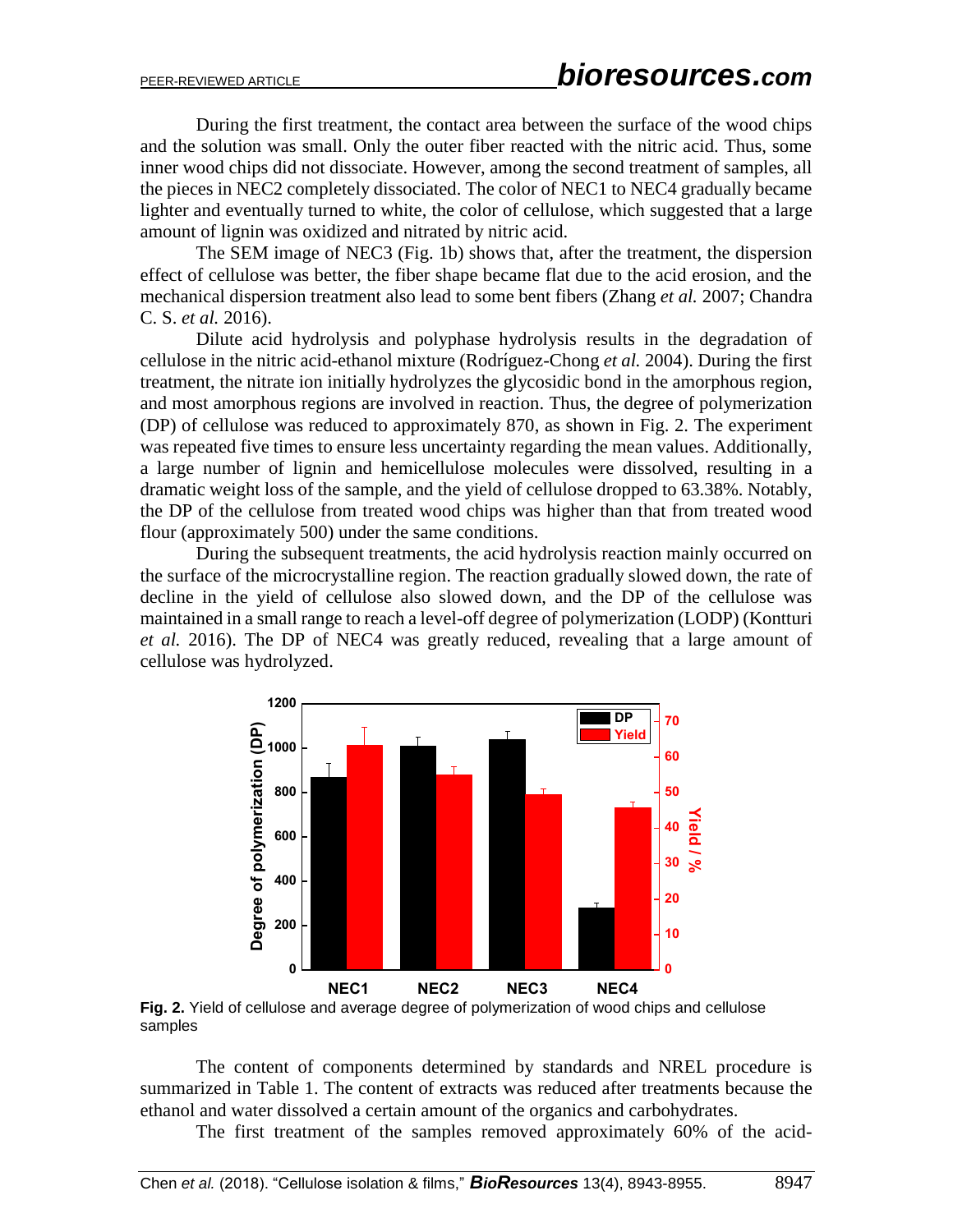insoluble lignin, while lignin removal reached 80% in the second treatment, and the acidsoluble lignin was the same situation as before. A possible reason for this phenomenon was that the surface fibers of the wood chips were infiltrated by the solution and the surface layer of lignin was dissolved. Nevertheless, the surface fibers were softened but not dispersed. The inner fibers and lignin were covered and hard to participate in the reaction. The surface fibers were removed with subsequent mechanical dispersion, exposing the inner layer fibers. The inner layer of lignin was dissolved in the second treatment. However, it was difficult to completely remove the lignin. A small amount of lignin was entrapped within the cellulose microcrystalline region that was hard to dissolve (Araki *et al.* 1998). When the content of the acid-insoluble lignin was reduced to 0.44%, the acidsoluble lignin content was 0.55% after three treatments, indicating that the nitrification and oxidation of lignin was significant.

Hemicellulose content is calculated by the difference between holocellulose and *α*cellulose content, which contains hemicellulose and the degradation products of cellulose (Brice and Morrison 1982; Chen *et al.* 2011). The content from woodchips to NEC4 was 33.47%, 15.68%, 13.34%, 12.10%, and 26.60%, respectively. The content decreased at first and then increased, while the hemicellulose content (represented by pentosan content) of the samples decreased, indicating that the degradation product increased.

The increase of glucan suggested an increase in cellulose content, while the  $\alpha$ cellulose content decreased at the fourth treatment, and the DP of cellulose dropped sharply. It was indicated that many parts of the cellulose microcrystalline regions were dispersed, leading to more hemicellulose and cellulose that became hydrolyzed and converted to degradation products. This corresponded to the observations of the degraded α-cellulose. The loss of xylan and arabinan were attributed, in part, to the hydrolysis of polysaccharides, especially hemicelluloses. The solid residue after sulfuric acid hydrolysis was composed primarily of Klason lignin, the results obtained in two methods are similar.

| Sample                      | Wood<br>Chips | NEC <sub>1</sub> | NEC <sub>2</sub> | NEC <sub>3</sub> | NEC <sub>4</sub> |
|-----------------------------|---------------|------------------|------------------|------------------|------------------|
| Extracts (%)                | 2.66          | 2.04             | 1.64             | 1.30             | 0.95             |
| Acid-insoluble Lignin (%)   | 20.03         | 7.86             | 1.32             | 0.44             | 0.24             |
| Acid-soluble Lignin (%)     | 2.38          | 2.11             | 0.91             | 0.55             | 0.40             |
| Holocellulose (%)           | 81.38         | 92.12            | 95.01            | 98.32            | 98.76            |
| $\alpha$ -Cellulose (%)     | 47.91         | 76.44            | 82.67            | 86.22            | 72.16            |
| Pentosan (%)                | 12.95         | 6.91             | 5.48             | 4.99             | 2.87             |
| Acid-insoluble Lignin (%) a | 20.68         | 7.02             | 1.29             | 0.56             | 0.33             |
| Glucan (%) <sup>a</sup>     | 43.54         | 73.42            | 82.37            | 84.60            | 85.29            |
| Xylan $(\%)$ <sup>a</sup>   | 14.57         | 9.88             | 7.67             | 6.02             | 4.28             |
| Arabinan (%) <sup>a</sup>   | 0.73          | 0.64             | 0.51             | 0.35             | 0.32             |

**Table 1.** Composition of Wood Chips and Cellulose Samples

<sup>a</sup>, Calculated from NREL procedure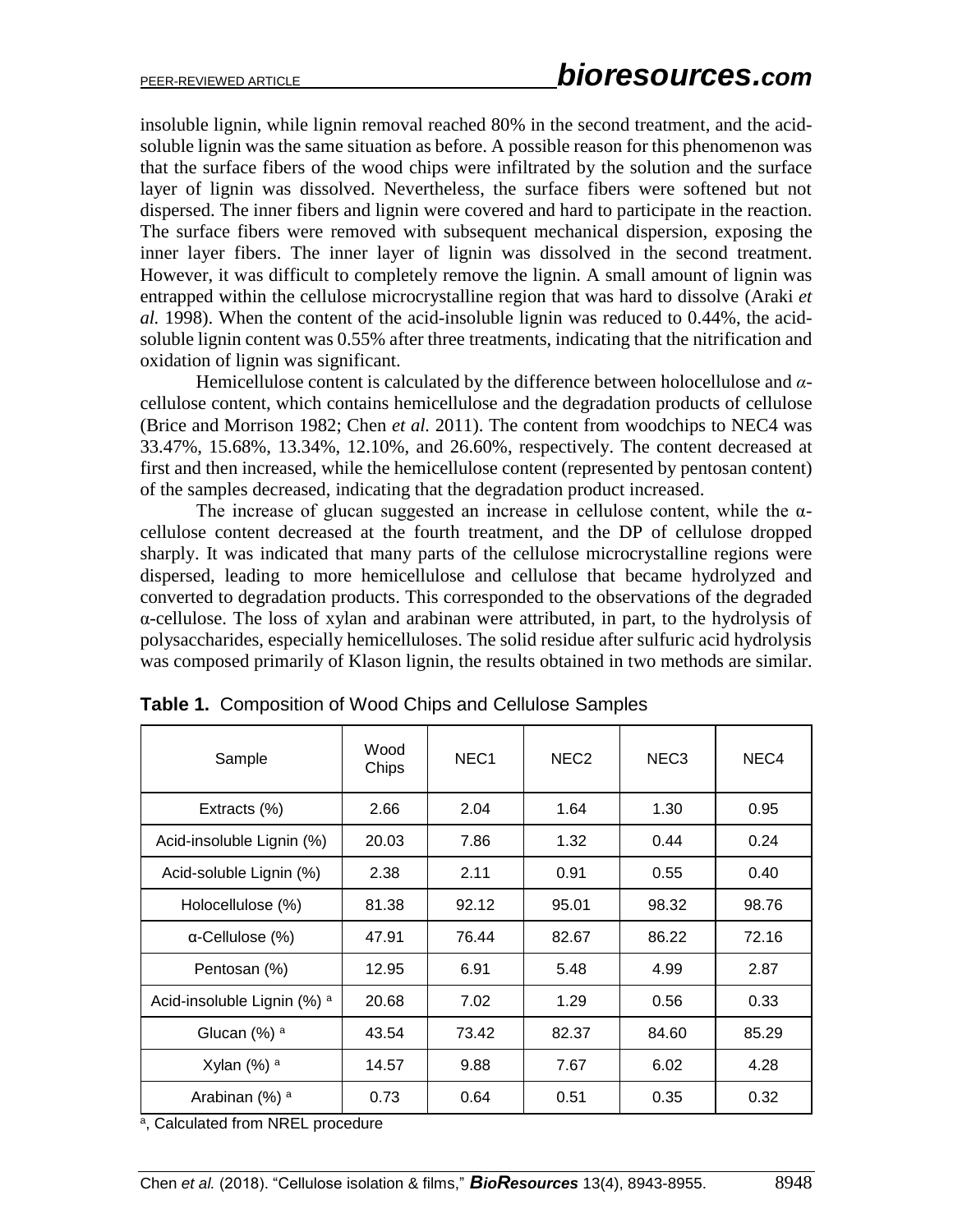#### **Analysis of Cellulose Chemical Structure and Crystallinity**

Changes in the chemical composition and chemical structure of samples can be illustrated by FT-IR, as shown in Fig. 3. The absorbance peaks at 2901, 1430, 1372, 1163, and 898 cm<sup>-1</sup> were the peaks of cellulose that appeared in the spectra of each sample. The peaks at 1595, 1508, and 1461 cm<sup>-1</sup> represented phenyl ring structure of lignin (Li *et al.*) 2016). The peaks at 1595 and 1508  $cm^{-1}$  belonged to aromatic skeletal vibrations and C=O stretching, and the peak at  $1461 \text{ cm}^{-1}$  were assigned to the stretching of methoxyl-O-CH<sub>3</sub> (Yang *et al.* 2007). The intensity of these bonds decreased when the treatment times increased, which indicated the better efficiency in the nitrified and oxidized of lignin. The peaks at 1732 and 1243 cm<sup>-1</sup> were the stretching and bending vibration peaks of the carbonyl group. The carbonyl group may be attributed to the LCC complex, and the decrease of intensity suggested the removal of hemicellulose. The signal at 1639 cm<sup>-1</sup> was enhanced, which corresponded to an increase in hemiacetal and carboxyl groups, and represented an increase in oxidized groups, revealing that the proportion of oxidized cellulose increased.



**Fig. 3.** FTIR Spectra of wood chips and cellulose samples



**Fig. 4.** XRD patterns of wood chips and cellulose samples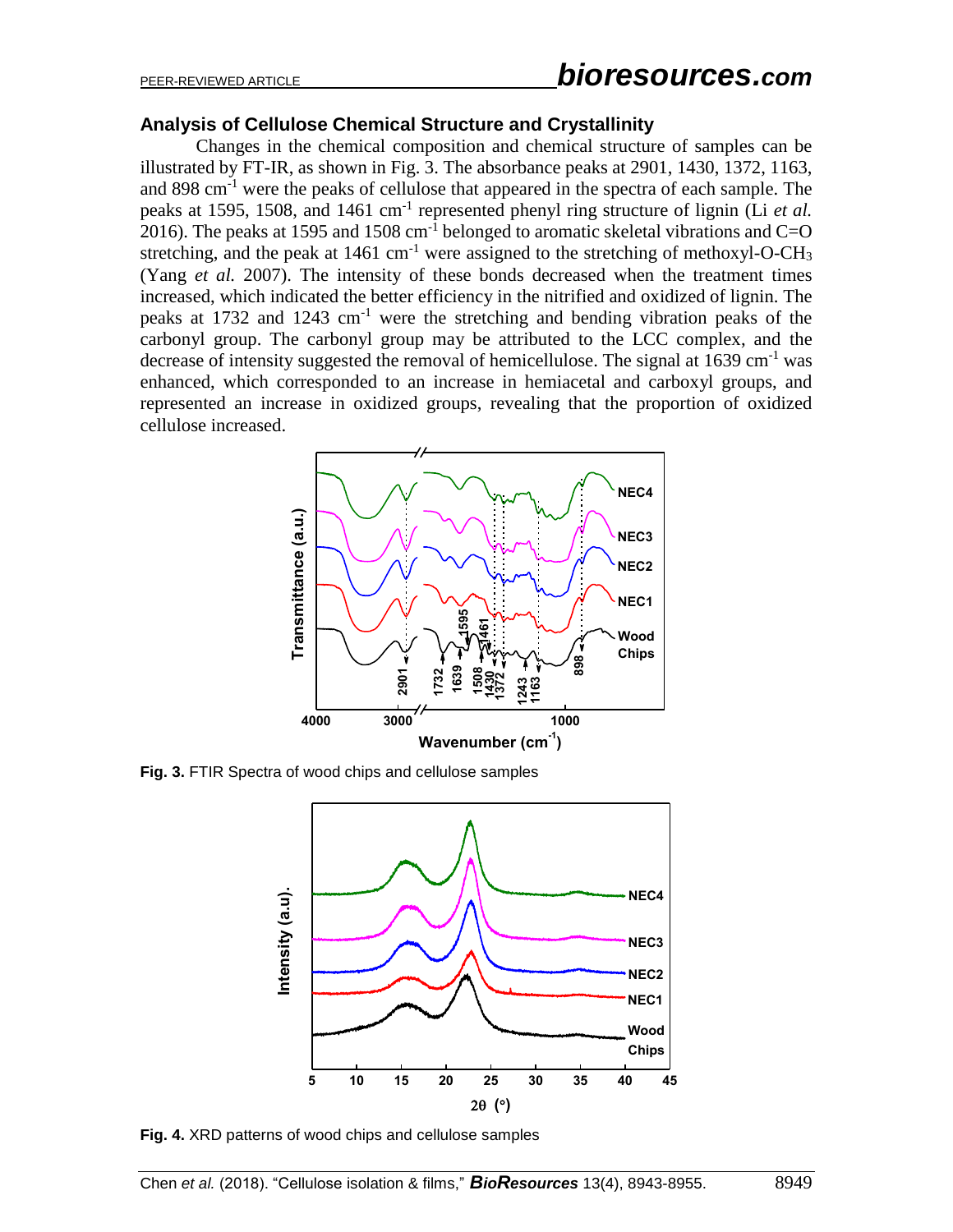XRD patterns were used to analyze the crystallinity of the samples, as shown in Fig. 4. Typical diffraction peaks of all the samples exhibited at 2*θ* at approximately 15.6 and 22.7°. The crystal lattice of the obtained samples was type I, which demonstrated that the nitric acid treatments did not change the native crystal lattice of cellulose. The crystallinity index of cellulose affects the mechanical properties and thermal stability of the material (Poletto *et al.* 2013). It can be quickly calculated by the Segal method, but the result may be not accurate (Park *et al.* 2010). The crystallinity of wood chips to NEC4 were 59.31%, 68.69%, 71.57%, 73.31%, and 73.44%, respectively. The increase in crystallinity of the samples was mainly due to the removal of lignin and hemicellulose, and the hydrolysis of cellulose in the amorphous region as well (Chandra C. S. *et al.* 2016).

### **Analysis of Cellulose Thermal Stability**

The thermogravimetric curve (TG) and a derivative of thermogravimetric curve (DTG) of samples are shown in Fig. 5. The DTG curve showed slight descending peaks at 50  $\degree$ C to 105  $\degree$ C, which was caused by the evaporation of adsorbed water of the samples. The TG curve showed weight loss of the wood chips at 200 °C, indicating the degradation of lignin and hemicellulose. The curve drops sharply at  $260^{\circ}$ C, revealing that a large amount of lignin and hemicelluloses were degraded (Alemdar and Sain 2008). Meanwhile, the components of cellulose samples underwent degradation. All curves dropped quickly at 310 °C, reaching the maximum loss rate at 355 °C to 360 °C, and the rate was slower until 380 °C, demonstrating the loss of cellulose (Oun and Rhim 2015). The range of the thermal degradation curve gradually narrowed between the TG and DTG curves, suggesting that the thermal stability of cellulose was enhanced and the proportion also increased. When the temperature exceeded 400  $^{\circ}$ C, the residual parts of lignin and hemicellulose were subject to aromatic cyclization, and the weight no longer decreased.



**Fig. 5.** TG curves of wood chips and cellulose samples. The insets show the DTG curves

# **Analysis of Cellulose Film Properties**

The films prepared by the regenerated cellulose displayed superior elasticity and bending performance, while the lignin content had an emphasis effect on the mechanical properties of the film. During the dissolving process, the LCC structure formed by lignin, hemicellulose, and cellulose was difficult to disperse in solvent, resulting in non-uniform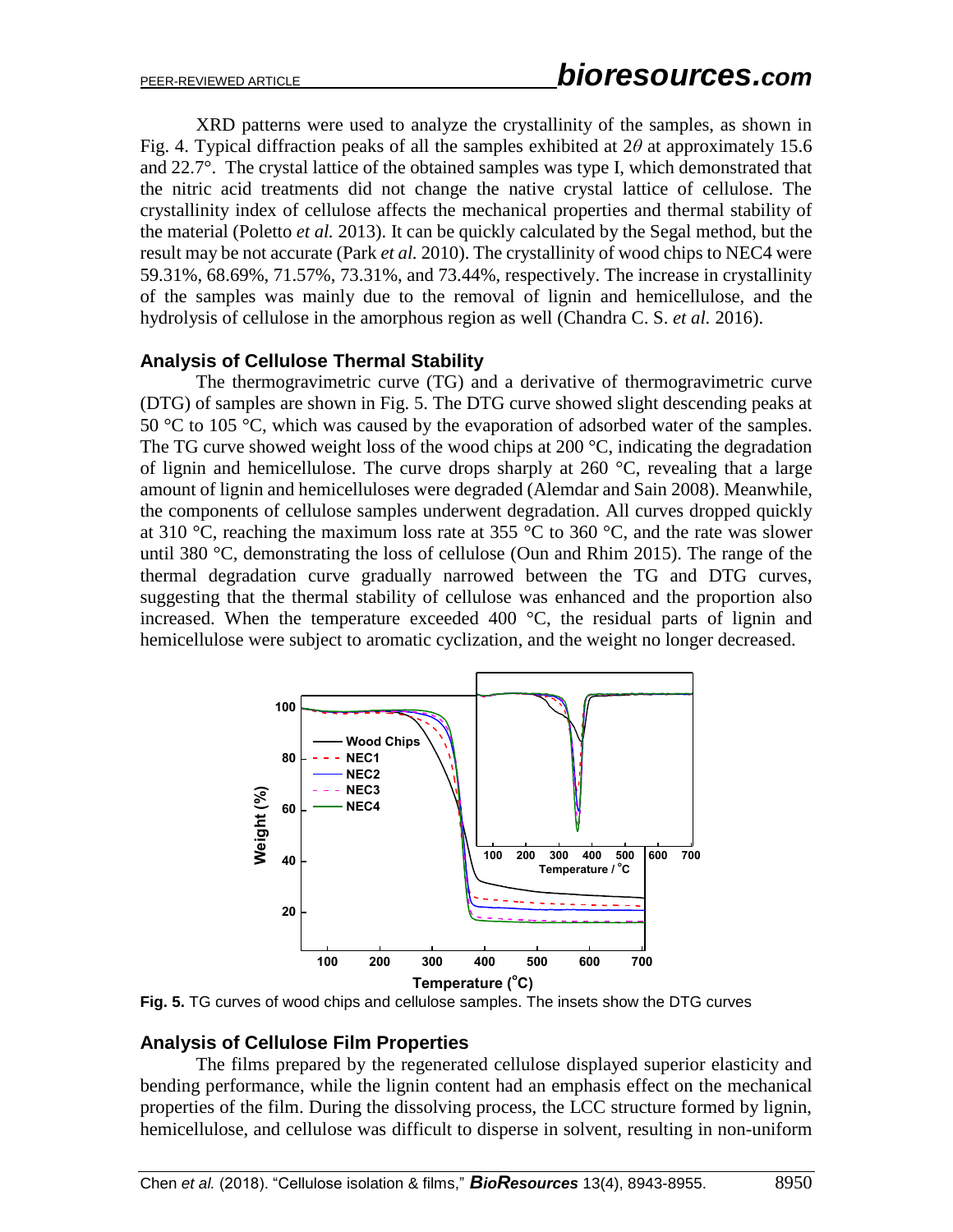fabricated films. The lignin content from NEC1 to NEC3 decreased from 7.86% to 0.44%, leading to the decreased LCC structure content, which made the film structure more uniform. Thus, the tensile strength of the films increased from 7.72 MPa to 32.76 MPa and elongation at break increased as shown in Fig. 6. In the fourth treatment, the cellulose that conferred structural support was hydrolyzed, and the DP was greatly reduced, which decreased strength of the intermolecular bonding of cellulose fibers, resulting in a sharp decrease in the tensile strength and an increase in elongation at break of the film (El-Sakhawy and Hassan 2007).



**Fig. 6.** Mechanical properties of cellulose films

The pre-solidified process facilitated solvent evaporation and increased the cellulose concentration of the film. Thus, the water was hindered from entering the liquid film to form a porous structure during the solvent-non-solvent bidirectional diffusion of the gel process. Due to the dense packing of the cellulose, the films exhibited higher transparency as shown in Fig. 7.



**Fig. 7.** UV-vis transmittance spectra of cellulose films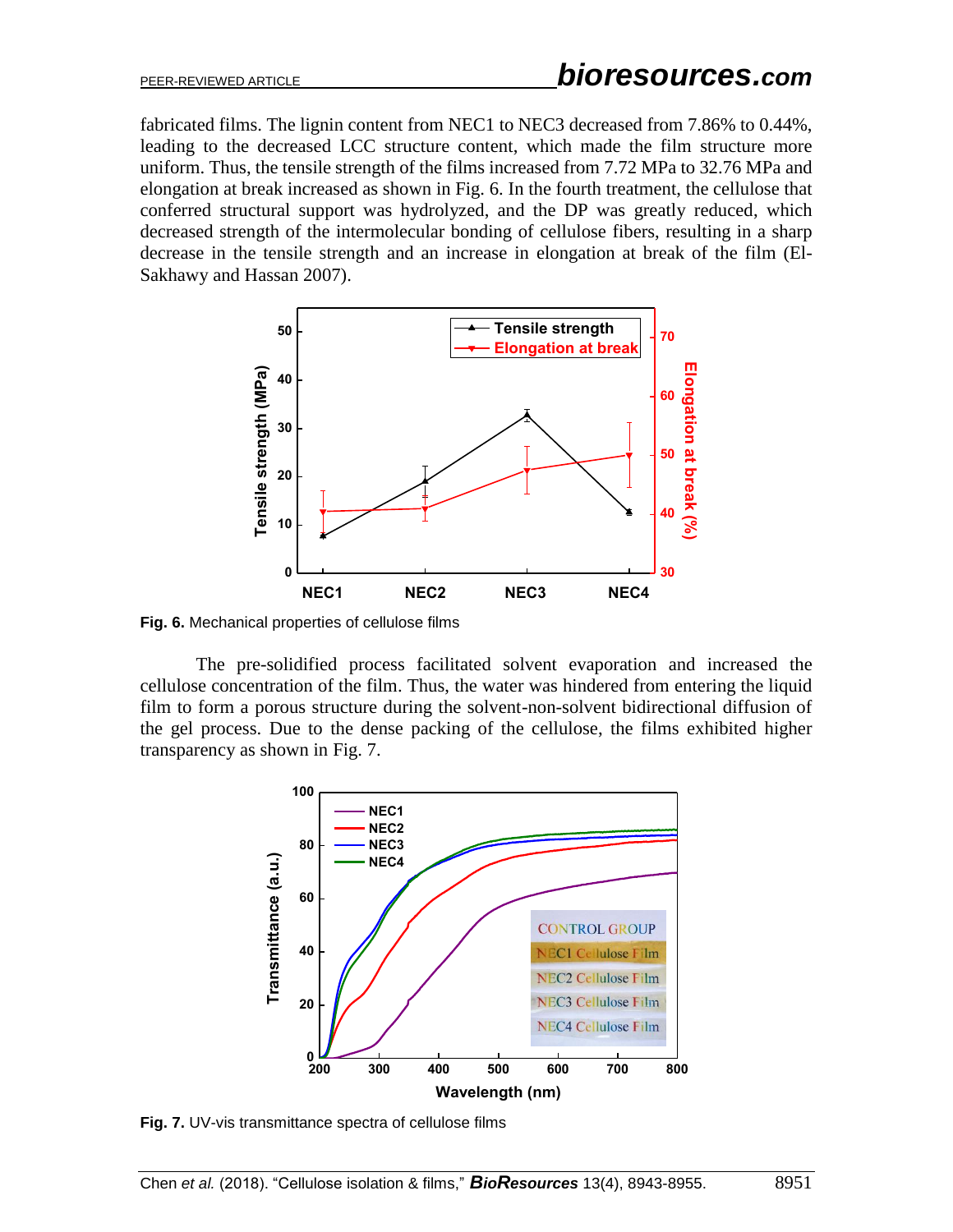The transmittance of films with a thickness of 0.15 mm exceeded 80% at the wavelength range of 600 nm to 800 nm, corresponding to the reported high transparency cellulose-based composite films (Yano *et al.* 2014). The lignin content that absorbed light was reduced, which was a key factor for raising the transmittance of films.

# **CONCLUSIONS**

- 1. After three treatments, approximately 95.6% of lignin and 63.8% of hemicellulose were successfully removed from samples of poplar wood. As a result, the yield of cellulose was 49.5%, the average degree of polymerization was 1038, the crystal lattice was type I, and the crystallinity was 73.3% and exhibited superior thermal stability. The films showed the highest tensile strength of 32.8 MPa, elongation at break of 47.5%, and transmittance of over 80% at the wavelength range of 600 nm to 800 nm, indicating that the samples were more suitable for film preparation.
- 2. During the reaction, a large amount of lignin was oxidized and nitrated, and the hemicellulose was hydrolyzed by nitric acid. The ethanol added in the reaction enhances the solubility of the nitrified and oxidized lignin and reduces the hydrolysis and oxidation of cellulose. The dispersion effect of cellulose was enhanced. The fiber shape became flat due to the acid erosion, and the mechanical dispersion treatment also bent some fibers.
- 3. The cellulose was partially oxidized by nitric acid during the treatment process, and the degradation reactions occurred in the acid environment, resulting in an overall reduction in the yield of cellulose.
- 4. Lignin and hemicellulose reacted and dissolved in the nitric acid-ethanol mixture solution, which broke the biomass recalcitrance and allowed cellulose to be more easily dispersed in ionic liquid for preparing the uniform films. However, a large amount of cellulose was hydrolyzed within the fourth treatment, resulting in a remarkable decrease in the tensile strength of the resulting films.

# **ACKNOWLEDGEMENTS**

The authors are grateful for financial support from the Fundamental Research Funds for Central Universities (Grant No. 2572017AB22) and the National Key R&D Program of China (Grant No. 2017YFD0601004) for the research.

# **REFERENCES CITED**

- Agbor, V. B., Cicek, N., Sparling, R., Berlin, A., and Levin, D. B. (2011). "Biomass pretreatment: Fundamentals toward application," *Biotechnology Advances* 29(6), 675- 685. DOI: 10.1016/j.biotechadv.2011.05.005
- Alemdar, A., and Sain, M. (2008). "Isolation and characterization of nanofibers from agricultural residues - Wheat straw and soy hulls," *Bioresource Technology* 99(6), 1664-1671. DOI: 10.1016/j.biortech.2007.04.029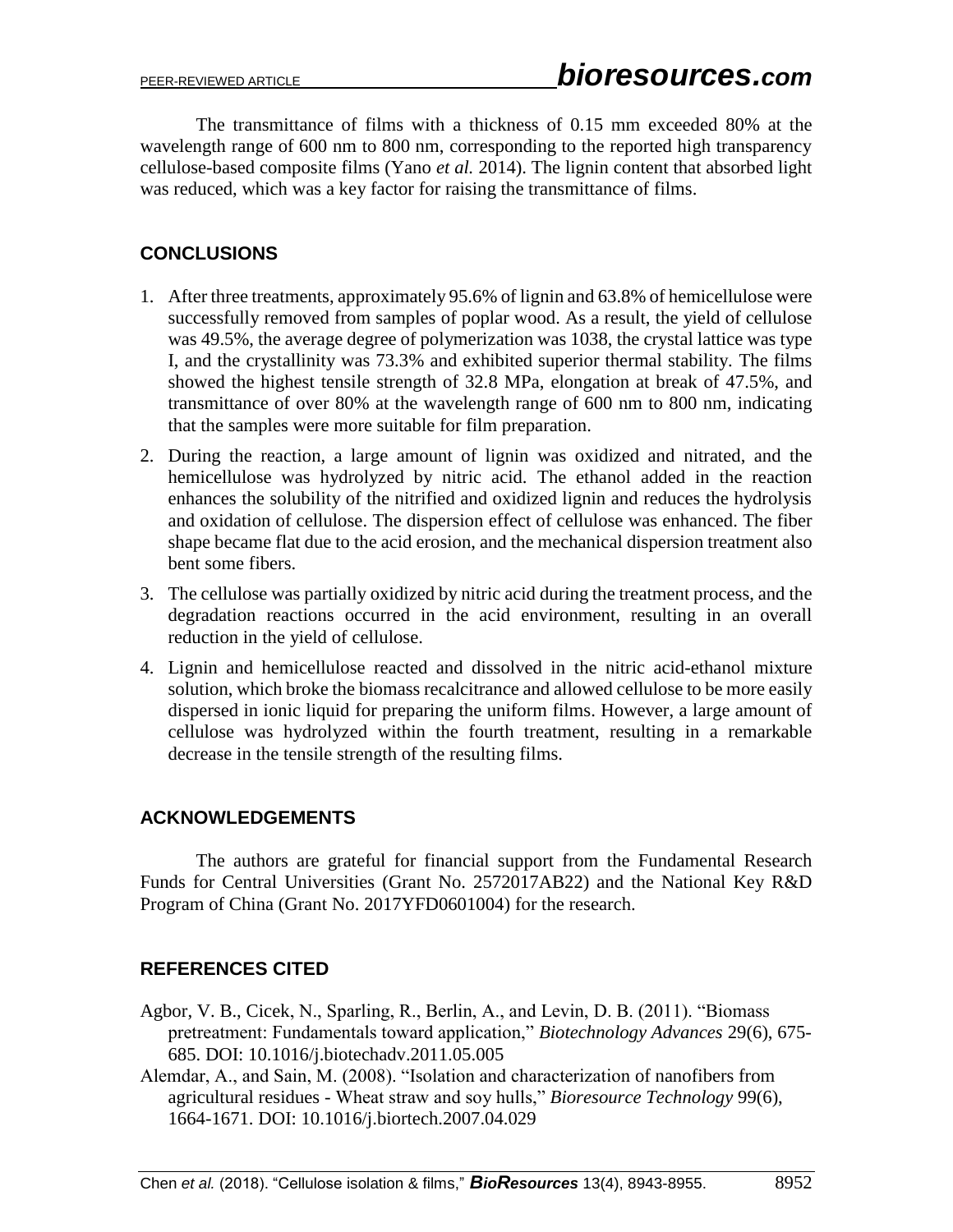- Araki, J., Wada, M., Kuga, S., and Okano, T. (1998). "Flow properties of microcrystalline cellulose suspension prepared by acid treatment of native cellulose," *Colloids and Surfaces A: Physicochemical and Engineering Aspects* 142(1), 75-82. DOI: 10.1016/S0927-7757(98)00404-X
- Brendel, O., Iannetta, P. P. M., and Stewart, D. (2000). "A rapid and simple method to isolate pure alpha-cellulose," *Phytochemical Analysis* 11(1), 7-10. DOI: 10.1002/(SICI)1099-1565(200001/02)11:13.0.CO;2-U
- Brice, R. E., and Morrison, I. M. (1982). "The degradation of isolated hemicelluloses and lignin-hemicellulose complexes by cell-free, rumen hemicellulases," *Carbohydrate Research* 101(1), 93-100. DOI: 10.1016/S0008-6215(00)80797-1
- Chandra, C. S., J., George, N., and Narayanankutty, S. K. (2016). "Isolation and characterization of cellulose nanofibrils from arecanut husk fibre," *Carbohydrate Polymers* 142, 158-166. DOI: 10.1016/j.carbpol.2016.01.015
- Chen, W., Yu, H., Lee, S.-Y., Wei, T., Li, J., and Fan, Z. (2018). "Nanocellulose: A promising nanomaterial for advanced electrochemical energy storage," *Chemical Society Reviews* 47(8), 2837-2872. DOI: 10.1039/C7CS00790F
- Chen, W., Yu, H., Liu, Y., Hai, Y., Zhang, M., and Chen, P. (2011). "Isolation and characterization of cellulose nanofibers from four plant cellulose fibers using a chemical-ultrasonic process," *Cellulose* 18(2), 433-442. DOI: 10.1007/s10570-011- 9497-z
- Crews, K., Reeves, C., Thomas, P., Abugri, D., Russell, A., and Curry, M. (2014). "Heterogeneous catalysis of C-O bond cleavage for cellulose deconstruction: A potential pathway for ethanol production," *ISRN Nanotechnology* 2014, article no. 634679, 8 pp. DOI: 10.1155/2014/634679
- Dong, F., Li, S., Yan, M., and Li, C. (2014). "Preparation and properties of chitosan/nanocrystalline cellulose composite films for food packaging," *Asian Journal of Chemistry* 26(17), 5895-5898. DOI: 10.14233/ajchem.2014.18312
- El-Sakhawy, M., and Hassan, M. L. (2007). "Physical and mechanical properties of microcrystalline cellulose prepared from agricultural residues," *Carbohydrate Polymers* 67(1), 1-10. DOI: 10.1016/j.carbpol.2006.04.009
- Fan, P., Zhou, N., Zhang, J., and Lin, Y. (2013). "Optimization of determination process of cellulose content with pine sawdust and nitric acid-ethanol method," *Advanced Textile Technology* 21(6), 1-5. DOI: 10.19398/j.att.2013.06.001
- Fatriasari, W., Ermawar, R. A., Falah, F., Yanto, D. H., Adi, D. T., Anita, S. H., and Hermiati, E. (2017). "Kraft and soda pulping of white rot pretreated betung bamboo," *Jurnal Ilmu dan Teknologi Kayu Tropis*, 9(1), 42-55.
- Ji, Z., Zhang, X., Ling, Z., Zhou, X., Ramaswamy, S., and Xu, F. (2015). "Visualization of Miscanthus  $\times$  giganteus cell wall deconstruction subjected to dilute acid pretreatment for enhanced enzymatic digestibility," *Biotechnology for Biofuels* 8(1), 1-14. DOI: 10.1186/s13068-015-0282-3
- Jung, Y. H., Chang, T.-H., Zhang, H., Yao, C., Zheng, Q., Yang, V. W., Mi, H., Kim, M., Cho, S. J., Park, D.-W., Jiang, H., Lee, J., Qiu, Y., Zhou, W., Cai, Z., Gong, S., and Ma, Z. (2015). "High-performance green flexible electronics based on biodegradable cellulose nanofibril paper," *Nature Communications* 6, 1-11. DOI: 10.1038/ncomms8170
- Kontturi, E., Meriluoto, A., Penttilä, P. A., Baccile, N., Malho, J.-M., Potthast, A., Rosenau, T., Ruokolainen, J., Serimaa, R., Laine, J., and Sixta, H. (2016). "Degradation and crystallization of cellulose in hydrogen chloride vapor for high-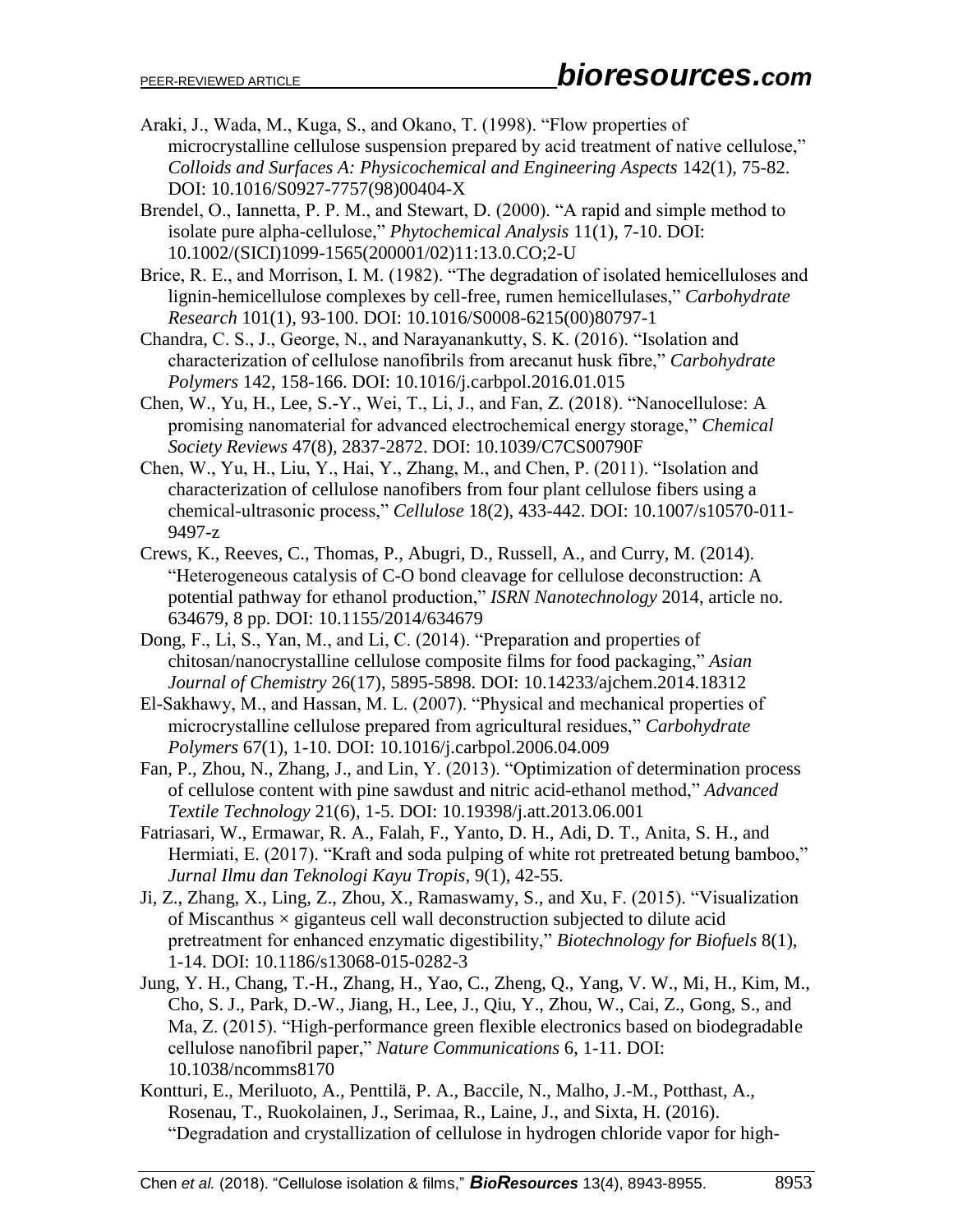yield Isolation of cellulose nanocrystals," *Angewandte Chemie International Edition* 55(46), 14455-14458. DOI: 10.1002/anie.201606626

- Lewis, K. M., Spazierer, D., Urban, M. D., Lin, L., Redl, H., and Goppelt, A. (2013). "Comparison of regenerated and non-regenerated oxidized cellulose hemostatic agents," *European Surgery* 45(4), 213-220. DOI: 10.1007/s10353-013-0222-z
- Li, Y., Liu, Y., Chen, W., Wang, Q., Liu, Y., Li, J., and Yu, H. (2016). "Facile extraction of cellulose nanocrystals from wood using ethanol and peroxide solvothermal pretreatment followed by ultrasonic nanofibrillation," *Green Chemistry* 18(4), 1010- 1018. DOI: 10.1039/C5GC02576A
- Liu, R., Peng, Y., Cao, J., and Chen, Y. (2014). "Comparison on properties of lignocellulosic flour/polymer composites by using wood, cellulose, and lignin flours as fillers," *Composites Science and Technology* 103, 1-7. DOI: 10.1016/j.compscitech.2014.08.005
- Liu, Y., Shao, L., Gao, J., Guo, H., Chen, Y., Cheng, Q., and Via, B. K. (2015). "Surface photo-discoloration and degradation of dyed wood veneer exposed to different wavelengths of artificial light," *Applied Surface Science* 331, 353-361. DOI: 10.1016/j.apsusc.2015.01.091
- López, F., Ariza, J., Pérez, I., and Jiménez, L. (2000). "Comparative study of paper sheets from olive tree wood pulp obtained by soda, sulphite or kraft pulping," *Bioresource Technology* 71(1), 83-86. DOI: 10.1016/S0960-8524(99)00044-9
- Nicholson, D. J., Leavitt, A. T., Stromberg, B., and Francis, R. C. (2017). "Mechanistic differences between kraft and soda-AQ pulping of hardwoods with regard to lignincarbohydrate complexes (LCC)," *Journal of Wood Chemistry and Technology*, 37(4), 307-322. DOI: 10.1080/02773813.2017.1299184
- Oun, A. A., and Rhim, J.-W. (2015). "Preparation and characterization of sodium carboxymethyl cellulose/cotton linter cellulose nanofibril composite films," *Carbohydrate Polymers* 127, 101-109. DOI: 10.1016/j.carbpol.2015.03.073
- Park, S., Baker, J. O., Himmel, M. E., Parilla, P. A., and Johnson, D. K. (2010). "Cellulose crystallinity index: Measurement techniques and their impact on interpreting cellulase performance," *Biotechnology for Biofuels* 3(1), 10. DOI: 10.1186/1754-6834-3-10
- Poletto, M., Pistor, V., and Zattera, A. J. (2013). "Structural characteristics and thermal properties of native cellulose," in: *Cellulose – Fundamental Aspects*, T. G. M. van de Ven (ed.), InTech, London, p. 45-68. DOI: 10.5772/50452
- Rodríguez-Chong, A., Alberto Ramírez, J., Garrote, G., and Vázquez, M. (2004). "Hydrolysis of sugar cane bagasse using nitric acid: A kinetic assessment," *Journal of Food Engineering* 61(2), 143-152. DOI: 10.1016/S0260-8774(03)00080-3
- Shao, S., Wu, C., and Chen, K. (2017). "Refining, dewatering, and paper properties of soda-anthraquinone (soda/AQ) pulp from rice straw," *BioResources*, 12(3), 4867- 4880. DOI: 10.15376/biores.12.3.4867-4880
- Sun, J. X., Sun, X. F., Zhao, H., and Sun, R. C. (2004). "Isolation and characterization of cellulose from sugarcane bagasse," *Polymer Degradation and Stability* 84(2), 331- 339. DOI: 10.1016/j.polymdegradstab.2004.02.008
- Yang, H., Yan, R., Chen, H., Lee, D. H., and Zheng, C. (2007). "Characteristics of hemicellulose, cellulose and lignin pyrolysis," *Fuel* 86(12), 1781-1788. DOI: 10.1016/j.fuel.2006.12.013
- Yang, Q., Saito, T., and Isogai, A. (2012). "Facile fabrication of transparent cellulose films with high water repellency and gas barrier properties," *Cellulose* 19(6), 1913-